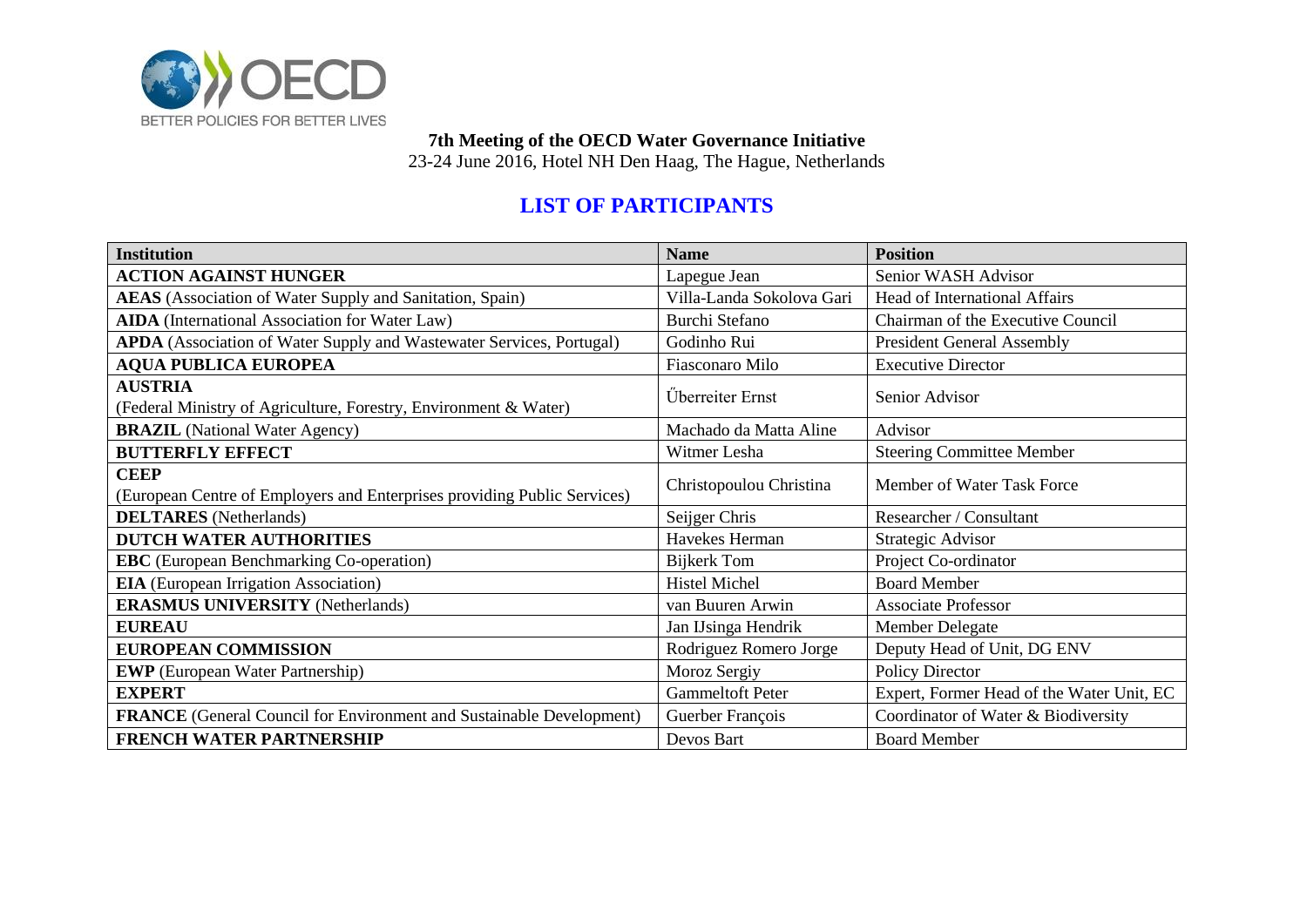|                                                                                                                  | <b>Brentführer Ramon</b>        | Policy Advisor, Federal Institute for<br>Geoscience and Natural Resources -BGR |  |
|------------------------------------------------------------------------------------------------------------------|---------------------------------|--------------------------------------------------------------------------------|--|
| <b>GERMANY</b>                                                                                                   | Plecher-Hochstrasser<br>Barbara | Head of Economic Department (observer)                                         |  |
| <b>GIWEH</b> (Global Institute for Water Environment and Health)                                                 | Nynke Schaap                    | <b>Water Researcher</b>                                                        |  |
|                                                                                                                  | <b>Schmitz Tobias</b>           | Consultant (observer)                                                          |  |
| <b>GREEN CROSS INTERNATIONAL</b>                                                                                 | Vercambre Marie-Laure           | Water Programme Director                                                       |  |
| <b>GWP</b> (Global Water Partnership)                                                                            | François Brikké                 | Senior Network Officer                                                         |  |
|                                                                                                                  | <b>Alice Bouman Dentener</b>    | GWP Chair (ad interim)                                                         |  |
| <b>GWP-Med</b> (Global Water Partnership - Mediterranean)                                                        | Krommydas Tassos                | Senior Programme Officer                                                       |  |
| <b>HUNGARY</b> (Energy And Public Utility Regulatory Authority)                                                  | Szaloki Szilvia                 | Vice-President                                                                 |  |
|                                                                                                                  | Kisvardai Gabor                 | <b>Head of Secretariat</b>                                                     |  |
| <b>ICPDR</b> (International Commission for the Protection of the Danube River)                                   | <b>Neuhold Clemens</b>          | National Expert in ICPDR Flood Protection<br><b>Expert Group</b>               |  |
| <b>IMDEA</b> (Madrid Institute of Advanced Studies)                                                              | Delacámara Gonzalo              | Head of the Water Economics Group &<br><b>Senior Research Fellow</b>           |  |
| <b>INBO</b> (International Network of Basin Organisations)                                                       | Valensuela Daniel               | Deputy Director                                                                |  |
| <b>IRSTEA</b> (National Research Institute of Science and Technology for<br>Environment and Agriculture, France) | <b>Ferrand Nils</b>             | Senior researcher                                                              |  |
| <b>ITALY</b> (Regulatory Authority for Electricity Gas and Water Services)                                       | Minelli Christian               | <b>International Institutional Relations</b>                                   |  |
| <b>IUCN</b> (International Union for Conservation of Nature)                                                     | <b>Fauconnier Isabelle</b>      | Water Policy and Sustainability Advisor                                        |  |
| <b>IWA</b> (International Water Association)                                                                     | Williams Tom                    | <b>Programmes Director</b>                                                     |  |
|                                                                                                                  | Latorre Carolina                | Programmes Officer (observer)                                                  |  |
| <b>IWRA</b> (International Water Resources Association)                                                          | Clench Callum                   | <b>Executive Director</b>                                                      |  |
|                                                                                                                  | <b>Colson Alice</b>             | Project Officer (observer)                                                     |  |
| <b>JAPAN</b> (Ministry of Land, Infrastructure, Transport and Tourism)                                           | Hirata Masafumi                 | Chief                                                                          |  |
| <b>K WATER</b>                                                                                                   | Su Kuk Yi                       | Senior Manager                                                                 |  |
| <b>KOREA</b>                                                                                                     | Park Geumchae                   | Deputy Director, Ministry of Environment                                       |  |
|                                                                                                                  | Tae Hoon Kim                    | Water Advisor, Ministry of Foreign Affairs                                     |  |
| <b>KWR</b> (Watercycle Research Institute, Netherlands)                                                          | <b>Brouwer Stijn</b>            | <b>Senior Researcher</b>                                                       |  |
|                                                                                                                  | Koop Stef                       | Junior Researcher and PhD                                                      |  |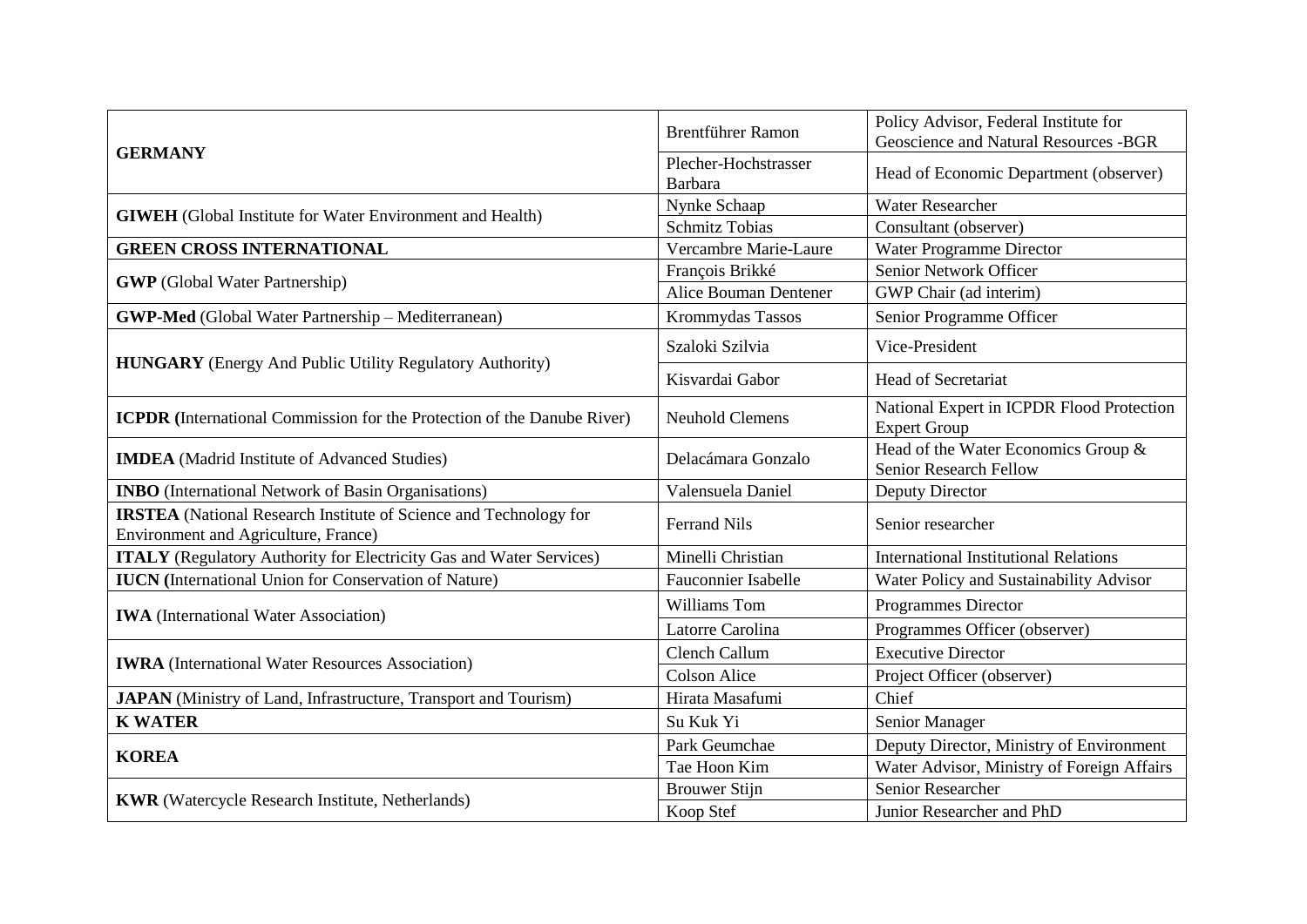| <b>LEEDS UNIVERSITY</b>                                                   | Lopez Gunn Elena                       | Cheney Fellow                                  |  |
|---------------------------------------------------------------------------|----------------------------------------|------------------------------------------------|--|
| <b>LUXEMBURG</b> (Ministry of Sustainable Development and Infrastructure) | Alves Bruno                            | Administrative Officer                         |  |
| <b>MOROCCO</b> (International Institute for Water and Wastewater, IEA)    | <b>Bensaid Samir</b>                   | Director General                               |  |
| <b>MURCIA WATER AGENCY (Spain)</b>                                        | Martinez Nieto Antonio                 | <b>Secretary General</b>                       |  |
| <b>NARBO</b> (Network of Asian River Basin Organizations)                 | Kawasaki Tadashige                     | Deputy Director (Japan Water Agency)           |  |
|                                                                           | Lapperre Roald                         | Deputy Director-General for Spatial            |  |
|                                                                           |                                        | Development and Water Affairs                  |  |
| <b>NETHERLANDS</b>                                                        | <b>Vlaanderen Niels</b>                | <b>Coordinator International Water Affairs</b> |  |
| Ministry of Infrastructure and the Environment                            | van Lindert Ellen                      | Policy Officer                                 |  |
|                                                                           | Hafkenscheid Raimond                   | Strategic Advisor                              |  |
|                                                                           | Kim Moolenaar                          | Policy Advisor                                 |  |
| <b>OIEAU</b> (International Office for Water, France)                     | <b>Tardieu Eric</b>                    | <b>Deputy General Director</b>                 |  |
| <b>OVGW</b> (Austrian Association for Gas and Water)                      | <b>Eisenhut Manfred</b>                | Head of Water Department                       |  |
|                                                                           | Sevilla Juan Carlos                    | Head of the National Water Authority           |  |
| <b>PERU</b> (National Water Authority)                                    | Duclos Paul                            | Minister, Deputy Head, Peruvian Embassy        |  |
| <b>PORTUGAL</b> (Portuguese Water Partnership)                            | Nunes Correia Francisco                | President                                      |  |
| pS-Eau (Programme Solidarité Eau, France)                                 | <b>Teniere-Buchot Pierre</b>           | President                                      |  |
| <b>SEGURA RIVER BASIN AUTHORITY (Spain)</b>                               | Rodenas Miguel Angel                   | President                                      |  |
| <b>SIWI</b> (Stockholm International Water institute)                     | Leten James                            | Programme Manager                              |  |
| <b>SLOVAK REPUBLIC</b> (Ministry of Environment)                          | Markofová Jaroslava                    | <b>State Advisor</b>                           |  |
| <b>SLOVENIA</b> (Slovenian Water Agency)                                  | Bizjak Aleš                            | Secretary                                      |  |
| <b>SUEN</b> (Turkish Water Institute)                                     | Tikansak Osman                         | <b>Expert International Affairs</b>            |  |
| <b>SUEZ</b>                                                               | Leclerc Joannie                        | Advisor - Social Empowerment Division          |  |
| <b>THE OPEN UNIVERSITY</b> (United Kingdom)                               | Collins Kevin                          | Senior Lecturer in Environment & Systems       |  |
| <b>TRANSPARENCY INTERNATIONAL</b>                                         | <b>OLeary Donal</b>                    | Senior Advisor                                 |  |
| <b>TURKEY</b> (Permanent Delegation of Turkey to the OECD)                | Cubukcu Yavuz                          | Adviser                                        |  |
| <b>UFM</b> (Union for the Mediterranean)                                  | Abadi Almotaz                          | Deputy Secretary General - Acting              |  |
| <b>UN-WATER</b>                                                           | Properzi Federico                      | <b>Chief Technical Adviser</b>                 |  |
| <b>UNESCO-IHE</b> (Institute for Water Education)                         | Wehn Uta                               | Associate Professor of Water Innovation        |  |
| <b>UNIVERSITY OF DUNDEE</b> (United Kingdom)                              | <b>Allan Andrew</b><br>Senior Lecturer |                                                |  |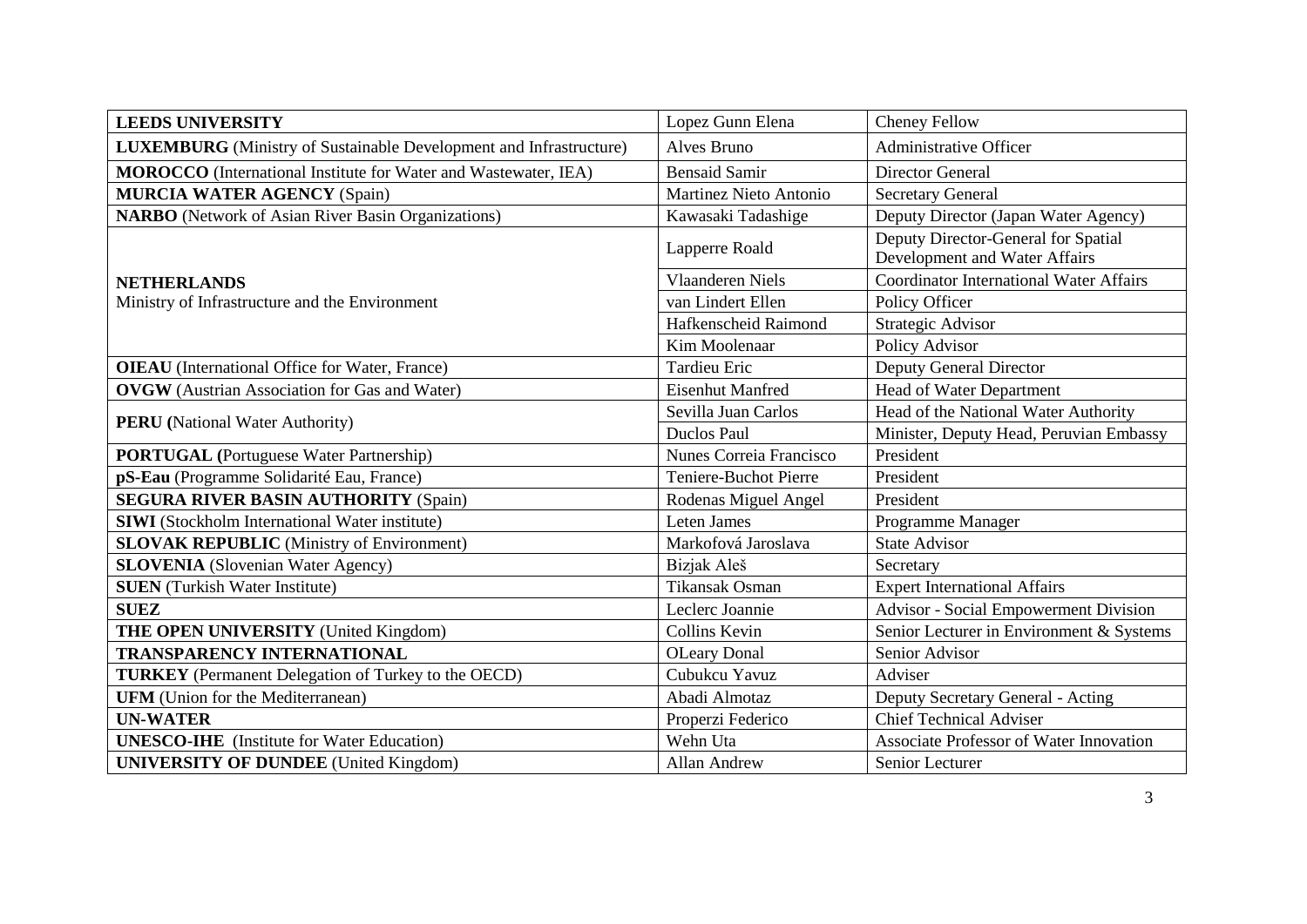| <b>UNIVERSITY OF PARIS SORBONNE (France)</b>                      | <b>Menard Claude</b>            | Professor of Economics                |  |
|-------------------------------------------------------------------|---------------------------------|---------------------------------------|--|
| <b>UTRECHT UNIVERSITY</b>                                         | <b>Hartmann Thomas</b>          | <b>Assistant Professor</b>            |  |
|                                                                   | van Doorn-Hoekveld<br>Willemijn | Researcher (observer)                 |  |
| <b>VEOLIA</b>                                                     | Gatel Dominique                 | Director of Public Affairs for Water  |  |
| <b>VIENNA CITY ADMINISTRATION (Austria)</b>                       | <b>Heiss Marcus</b>             | Expert                                |  |
| VLAKWA (Flanders Knowledge Center Water, Belgium)                 | Van der Stede Dirk              | <b>CEO</b>                            |  |
| <b>WATER YOUTH NETWORK</b>                                        | ter Horst Rozemarijn            | <b>Board Member</b>                   |  |
|                                                                   | Lerebours Alix                  | <b>Board Member</b>                   |  |
|                                                                   | Abbas Shabana                   | Member (observer)                     |  |
|                                                                   | Benitez Ávila Camilo<br>Andrés  | Member (observer)                     |  |
| <b>WBCSD</b> (World Business Council for Sustainable Development) | Cramwinckel Joppe               | Director Water                        |  |
| <b>WHO</b> (World Health Organisation)                            | Takane Marina                   | <b>Technical Officer</b>              |  |
| <b>WIN</b> (Water Integrity Network Association)                  | <b>Bastemeijer Teun</b>         | Chief Advisor Strategy and Programmes |  |
|                                                                   | <b>Allakulov Umrbek</b>         | R&D Officer (observer)                |  |
| <b>WWF</b> (World Wide Fund for Nature)                           | Li Lifeng                       | Director, Freshwater                  |  |
| <b>WYPW</b> (World Youth Parliament for Water)                    | Bachikh Asma                    | President                             |  |
|                                                                   | Vagliente Antonella             | Vice President (observer)             |  |
|                                                                   | Reitsma Susanne                 | Vice President (observer)             |  |